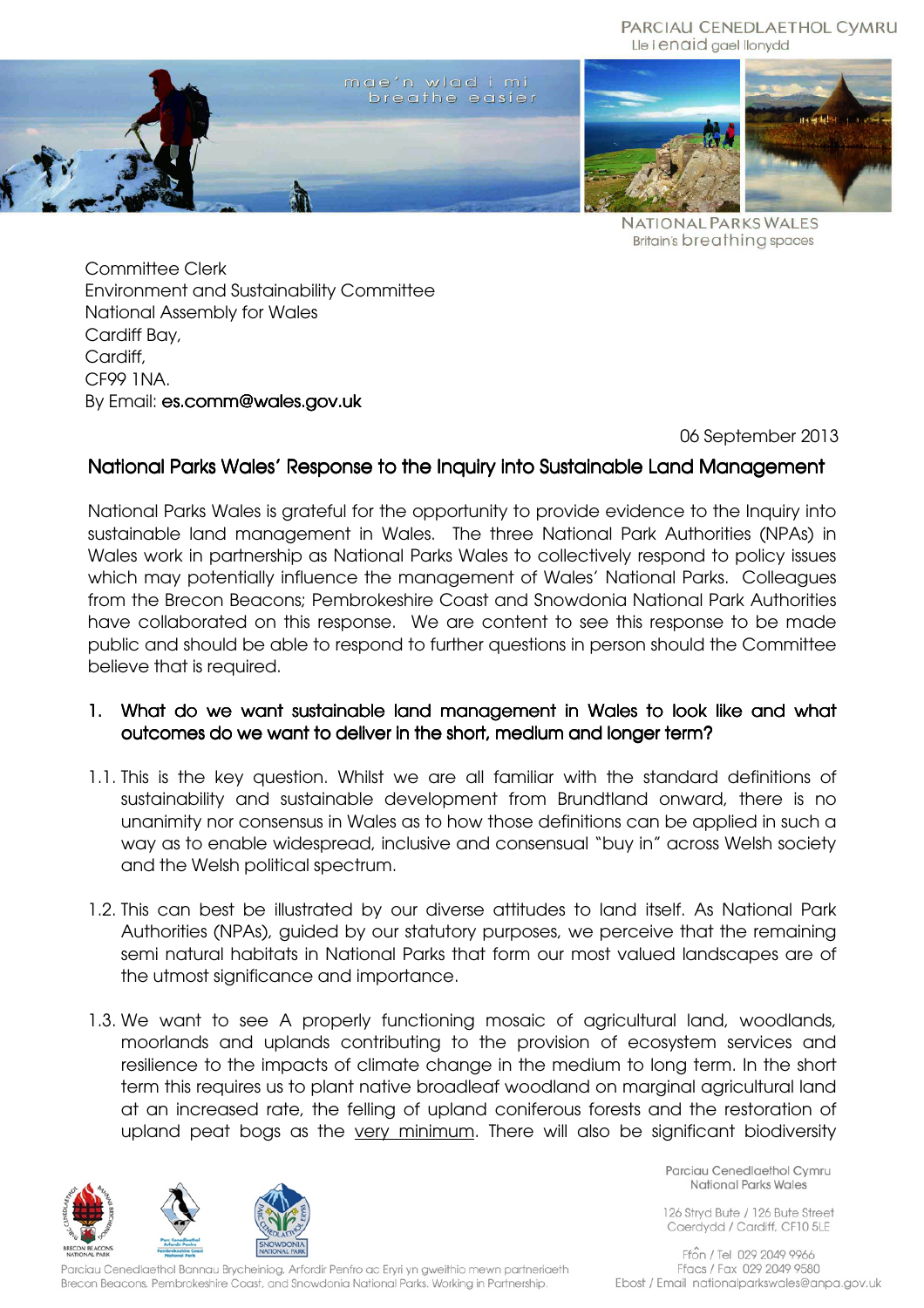enhancement. In the short term, Wales is on course to fail to meet the EU's 2020 biodiversity target, which in short is to halt the loss of biodiversity.

- 1.4. National Park Authorities are guided by the National Parks statutory purposes and subsequent clarification and guidance such as the Sandford principle. Hence the values placed on them are primarily environmental and aesthetic. We then perceive opportunities for quiet enjoyment and understanding (guided by Sandford) to be a second strand of appreciation. Those two elements combine to create economic benefit for society which we then define as sustainable land management.
- 1.5. The perception of farming communities to this same land is very different. Landowners, whilst appreciating the environmental and aesthetic elements see the economic dimension as the main driver for the management of land. Historically, opportunities to reclaim semi natural habitats for increased agricultural production (with very significant state support) was regarded as economically and socially beneficial and an environmental price worth paying.
- 1.6. Whilst public policy has evolved, providing a framework for the protection of these areas, a fundamental 'mismatch' between the hopes and aspirations of landowners and their representatives and the plethora of governmental and non-governmental environmental organisations remains.
- 1.7. Reconciling that fundamental difference of opinion lies at the very heart of creating an environment of mutual respect and cooperation that will lead to sustainable land management. Current elements of farm-based environmental management should become second nature to farming, rather than reliant on cross-compliance and agrienvironment incentives; management of the environment should become a public good as equally as important as food production.
- 1.8. This reconciliation process will determine the shape and structure of future sustainable land management in Wales. In practical terms sustainable land management will contribute to a properly functioning mosaic of agricultural land, woodlands, moorlands and uplands contributing to the provision of ecosystem services and resilience to the impacts of climate change in the medium to long term.

### 2. What are the barriers preventing us from delivering these outcomes now and how do we overcome these challenges?

2.1. We are where we are. A significant proportion of land within the Welsh National Parks is intensively managed. The land is highly agriculturally productive, but offers comparatively little in terms of nature conservation. Yet it is perceived by landowners and the general public as being well managed and cared for, highlighting differing perceptions of land management. In the Pembrokeshire Coast National Park for example, it is calculated that some 49% of the total land area comprises intensively managed grassland together with approximately 11% arable land. We calculate that about a third is semi natural habitat.



Parciau Cenedlaethol Bannau Brycheiniog, Arfordir Penfro ac Eryri yn gweithio mewn partneriaeth Brecon Beacons, Pembrokeshire Coast, and Snowdonia National Parks. Working in Partnership.

Parciau Cenedlaethol Cymru National Parks Wales

126 Stryd Bute / 126 Bute Street Caerdydd / Cardiff, CF10 5LE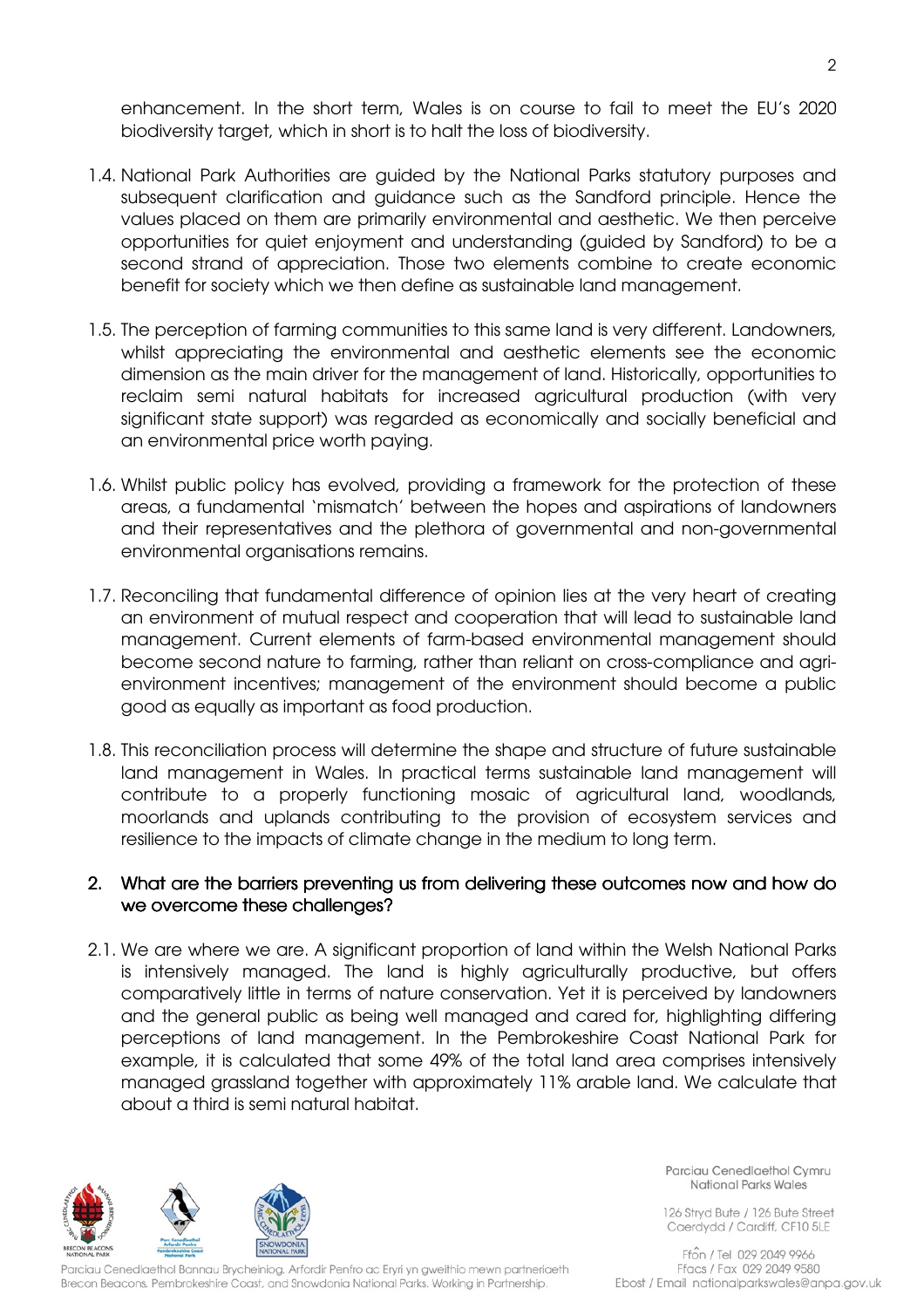- 2.2. Most of the agricultural land in the Welsh National Parks has been significantly modified. Whilst continuing to offer opportunities for public enjoyment and appreciation, the nature conservation value of the landscape has been lost over large areas. Programmes of restoration management for public/ecosystem goods production, tied as and where necessary to the production of market goods, will be necessary.
- 2.3. In order to overcome these barriers there has to be universal acceptance that the policy outcomes related to ecosystem services and climate change cannot be achieved without significantly modifying the current system in which we operate. The has to be collective action, perhaps utilising the primary law making powers of the Assembly, some suggestions include;
- o The production of a long term vision and a national biodiversity recovery plan, with the right legislative, policy, information and skill tools in place to deliver on objectives.
- o Raising the priority of biodiversity conservation within local government as a whole;
- o Reasserting the duty under Section 62 of the Environment Act 1995 for all public bodies and statutory undertakers to have due regard to the purposes of National Parks and AONBs - amending this duty from "having regard to", to "actively supporting the purposes of National Parks and AONBs";
- o Developing a bigger 'biodiversity workforce' in the private as well as the public sector;
- o Developing a growth model for Wales that is based primarily on wellbeing, environmental, public health and education outcomes rather than GDP.

### 3. What are the main policy drivers and how can these be shaped to overcome these challenges? challenges?

- 3.1. The market will be the main determinant for the agriculturally productive land. Creating a vibrant, competitive and flexible agricultural economy, based on sustainable land management, that values and contributes to wellbeing, ecosystem and climate change-related outcomes will be key to a successful future for this element of our land resource.
- 3.2. For the remaining semi natural habitats, substantial public investment through agrienvironment schemes is required to ensure their continued management. Common land for example is a very large and valuable environmental resource. Currently many commons are threatened by abandonment and non-management. The Glastir Commons element illustrates what can be achieved through a positive and dynamic intervention.
- 3.3. It should also be noted that there are economic opportunities from marketing products good and recreational services from these iconic landscapes.

#### The Committee would also welcome views on these questions too:



Parciau Cenedlaethol Bannau Brycheiniog, Arfordir Penfro ac Eryri yn gweithio mewn partneriaeth Brecon Beacons, Pembrokeshire Coast, and Snowdonia National Parks. Working in Partnership.

Parciau Cenedlaethol Cymru National Parks Wales

126 Stryd Bute / 126 Bute Street Caerdydd / Cardiff, CF10 5LE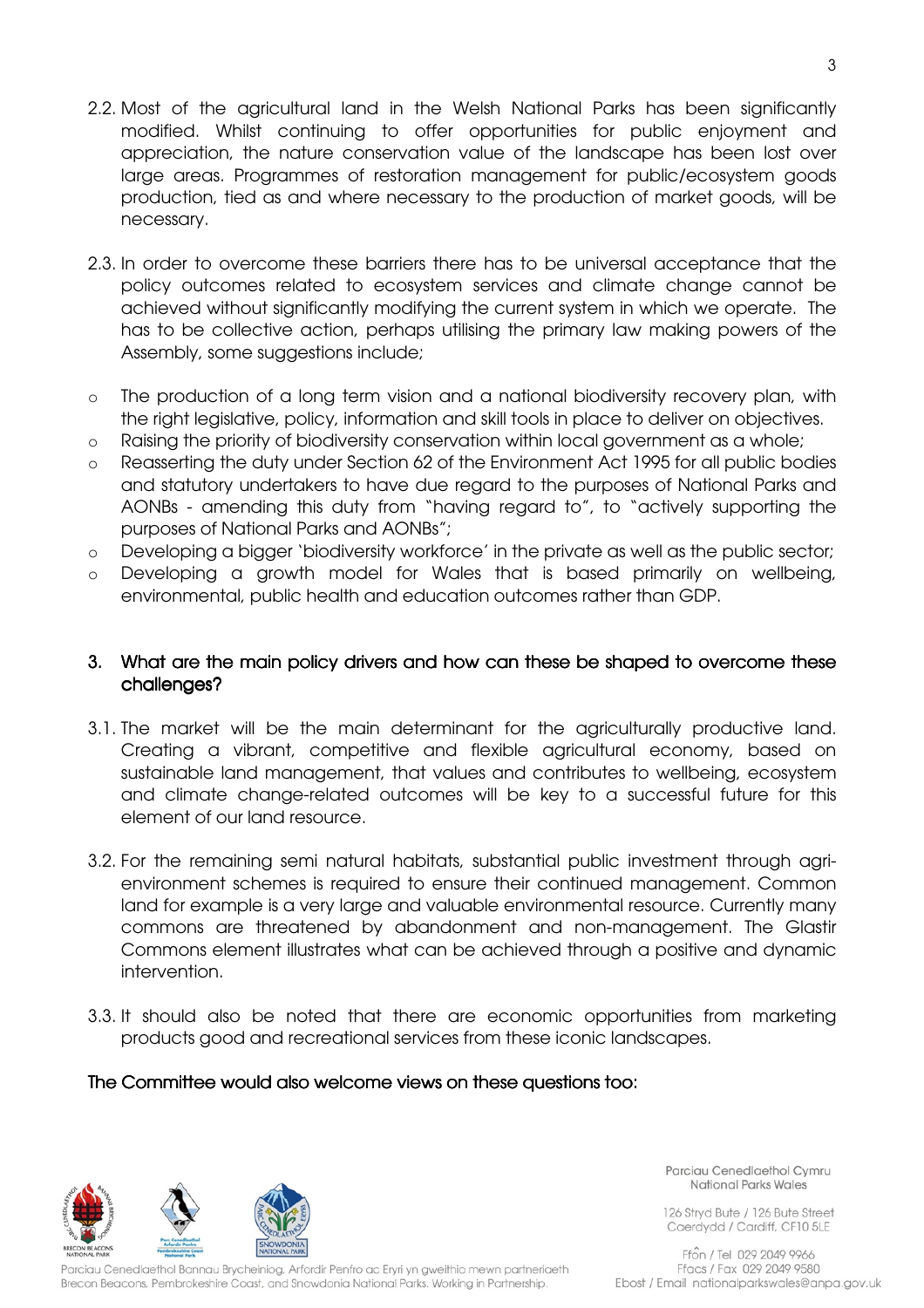### 4. How we define the key ecosystems and ecosystem services in a way that makes sense for Wales?

- 4.1. The Living Wales programme sets out an approach to management and regulation of Wales' landmass and seas in accordance with the principles for ecosystem health and productivity set out in the Convention on Biological Diversity. We welcome this pan-Wales approach. As authorities responsible for 20% of Wales' landscape by area (an additional 5% managed by the AONB partnerships), we note that the purposes of protected landscapes are entirely consistent with the emerging principles of the ecosystem approach to management and the Living Wales programme.
- 4.2. However, in Wales, and across UK protected landscapes, the emphasis is less on managing pristine ecosystems and more on managing human impacts on what are often heavily-modified environments. While natural beauty, heritage, access and recreation (of particular importance in protected landscapes) are recognised by the ecosystem approach, we suggest that there would need to be an enhanced application of the approach in UK protected landscape management, in order to reflect the strong, interacting, cultural and social dimensions of the designations and the exceptional nature of these landscapes: in other words a whole-landscape approach (to include all the ecosystem principles) within protected landscapes.
- 4.3. But if this is true in protected landscapes, there is no reason why it cannot be true across Wales as a whole. The landscape is the ultimate provider of the most important things in life: opportunities to enjoy the rest of nature, get fit and healthy, enjoy great food, find satisfying employment, benefit from clean and secure energy sources, become self-reliant and help build friendly, resilient communities.
- 4.4. This suggests that sustainable natural resource management can, in and of itself, can contribute to key economic and social outcomes, and help bring about cultural and behavioural change. The economy might therefore be viewed as a set of ecological transactions taking place within a global environment. It is up to us as a nation, in the way the economy and monetary system is structured, to determine whether these transactions are environmentally benign and socially equitable, or otherwise.
- 4.5. The *Living Wales* programme proposes adoption of natural resource management plans at national and local levels. We envisage an integrated and complementary 'net' of plans, fit for purpose and pitched at an appropriate geographical scale to cover and coordinate the necessary aspects of management human activity and their impacts on the environment.
- 4.6. This suite of plans would, perhaps, include catchment management plans, habitat/species action plans (including action for migratory species), woodland strategy, a national heritage plan, invasive non-native species strategy, health and wellbeing strategy, to give just a few examples. Collectively these should point the way for economic strategy based on a non-destructive use of Wales' assets.



Parciau Cenedlaethol Bannau Brycheiniog, Arfordir Penfro ac Eryri yn gweithio mewn partneriaeth Brecon Beacons, Pembrokeshire Coast, and Snowdonia National Parks. Working in Partnership.

Parciau Cenedlaethol Cymru National Parks Wales

126 Stryd Bute / 126 Bute Street Caerdydd / Cardiff, CF10 5LE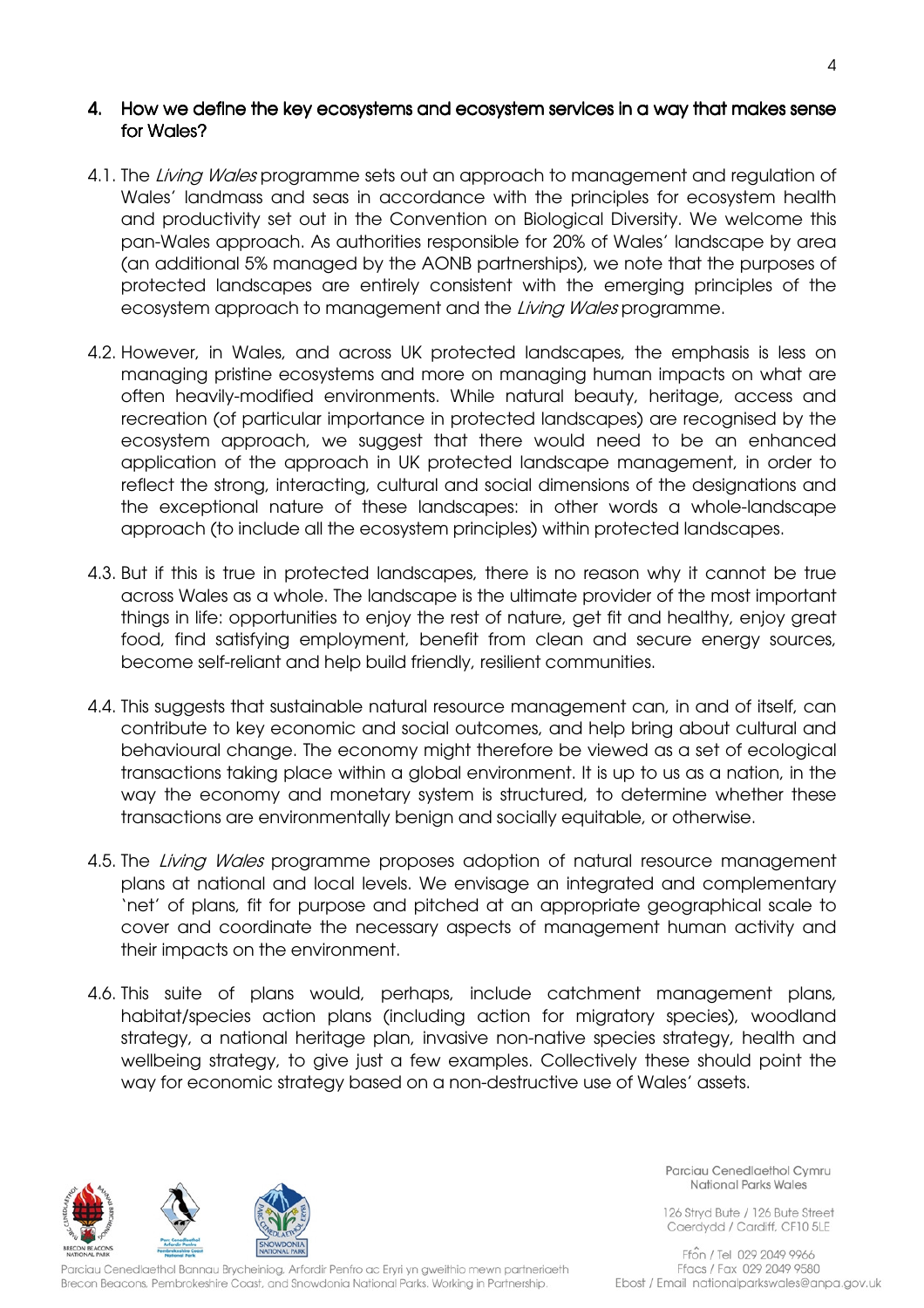- 5. How we develop a baseline from which to measure progress? This includes how we collect, coordinate and use data to support sustainable land management in Wales. What incentives we can provide land managers to develop sustainable practices, and in particular, any new sources of investment we can attract to support these?
- 5.1. Wales is the only country in Europe to have comprehensive coverage provided by local records centres, through Local Records Centres Wales). We need to make use of them more and provide greater support. Help them to become the repositories of national biodiversity datasets and the arbiters and standard bearers for field survey techniques and field crafts.
- 5.2. Partners need to monitor change in Wales in order to know whether policies are working and whether, taken together, they are sufficient to achieve ecosystem and human welfare outcomes. We identify three levels of information.

| Level                     | Purpose                                                                                 | Comment                                                                                                                                                                                                                                                                                                                                       |
|---------------------------|-----------------------------------------------------------------------------------------|-----------------------------------------------------------------------------------------------------------------------------------------------------------------------------------------------------------------------------------------------------------------------------------------------------------------------------------------------|
| Outcome<br>information    | To assess progress on<br>outcomes.                                                      | This is the most important type of<br>monitoring as it tracks the overall<br>result of various influences on<br>Wales. However, outcomes may<br>change only slowly and may not,<br>on their own, tell us why things are<br>changing.                                                                                                          |
| <b>Factor information</b> | To<br>existing<br>identify<br>future<br>and<br><b>of</b><br>causes<br>change.           | Often helps identify existing and future<br>causes of change in a more<br>timely way than outcome data.<br>issues<br>and<br>opportunities<br>The<br>associated with impacts on the<br>state of the Wales should give rise<br>to policies.                                                                                                     |
| Impact information        | To<br>assess<br>effectiveness and<br>0f<br>efficiency<br>organisational<br>performance. | Coupled<br>with<br>the<br>for<br>reasons<br>management (provided by 1 and<br>2 above), this completes<br>the<br>trail. Performance<br>basic audit<br>information (e.g. impact-to-cost<br>ratios) will often be collected by<br>individual<br>organisations,<br>for<br>relation<br>to<br>example<br>their<br>in<br>Corporate or Business Plan. |

5.3. If all the factors affecting achievement of the outcomes have been identified, and management addresses these factors, there can be a degree of confidence that partners' combined efforts are contributing towards the desired outcomes. Whether that effort is actually enough to achieve the outcome may only become apparent over time, since Wales is a dynamic place and may be influenced by factors that are beyond partners' direct control, and/or which originate beyond its borders.



Parciau Cenedlaethol Bannau Brycheiniog, Arfordir Penfro ac Eryri yn gweithio mewn partneriaeth Brecon Beacons, Pembrokeshire Coast, and Snowdonia National Parks. Working in Partnership.

Parciau Cenedlaethol Cymru National Parks Wales

126 Stryd Bute / 126 Bute Street Caerdydd / Cardiff, CF10 5LE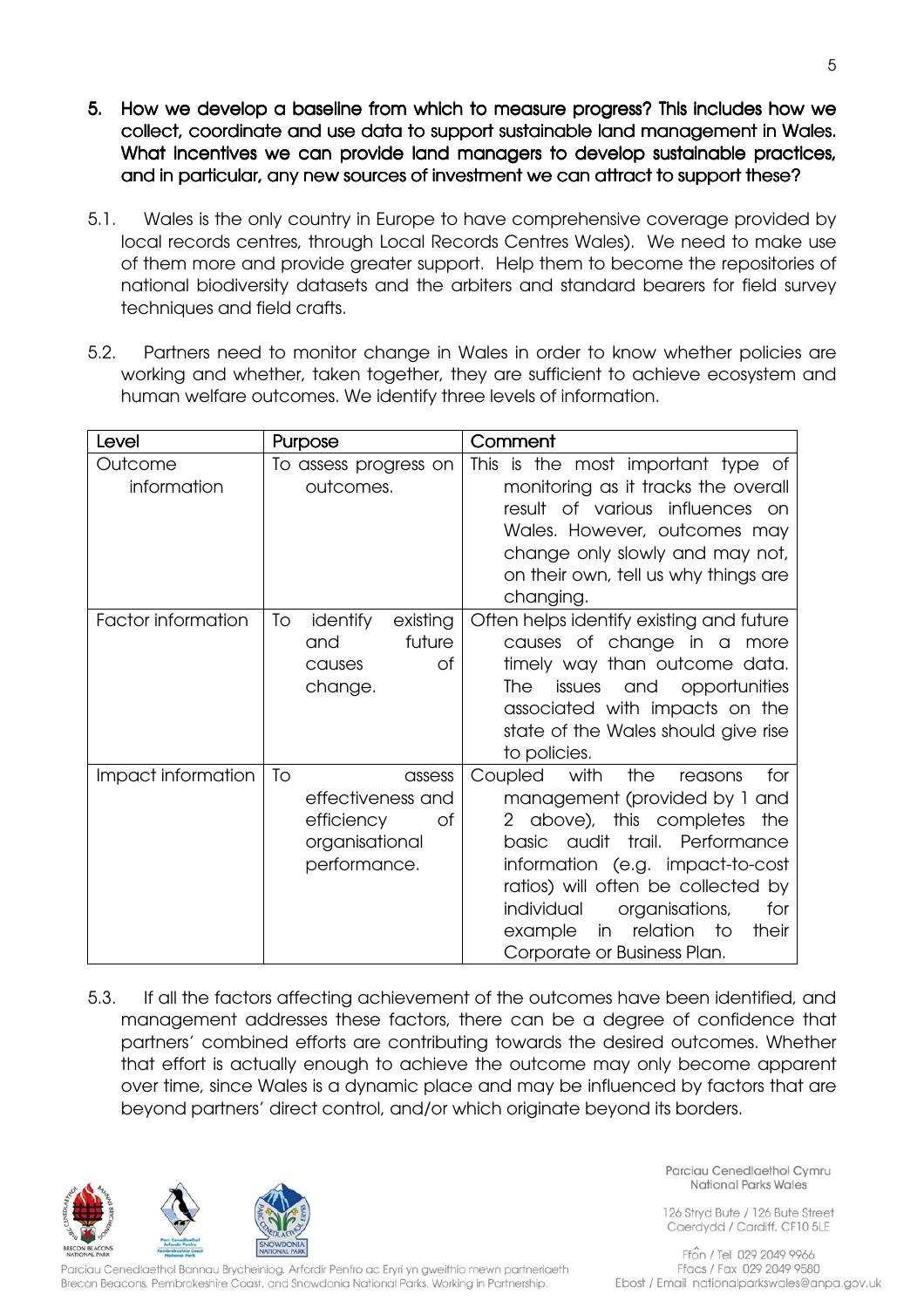5.4. The result is that 'success' is not always a fixed quantity, and will often, in addition, depend on how people feel or what they perceive. For example, people's expectations of recreational opportunities or the state of the environment will change, as well as recreational provision or the "objective" state of nature itself. For this reason, we suggest avoiding using fixed outcome targets to try and define a desired state of Wales. Instead, outcome and factor measures are used to assess the direction and rate of travel towards headline goals, and thereby determine appropriate and adaptive polices and action.

## 6. How we ensure that our sustainable land management policies maintain vibrant rural communities and attract new entrants into the land-based sector?

6.1. Meaningful, genuine and locally based engagement with land managers is key to this element. The principles of localism and adaptive management should lie at the heart of sustainable land management policies. Conversely, broad-brush, inflexible support measures based on the "one size fits all" principle will inevitably contribute little to the vibrancy of the Welsh countryside and could very well actively undermine it.

## 7. The most appropriate geographical scale(s) at which we should be delivering sustainable land management policies and practices in Wales?

- 7.1. There are several scales at which sustainable land management can be delivered. Produce, product and service marketing can be delivered at local, regional and national levels, each tier being complementary and mutually supportive.
- 7.2. Conservation land management of remaining semi natural habitats should be at a landscape scale. Much work has been done to identify coherent landscapes throughout Wales including historic landscape characterisation assessments and habitat identification and prioritization.
- 7.3. Ultimately, sustainable land management always relies on persuasion, co-operation and partnership. Therefore scale will include the scale at which partnerships can operate most effectively. The agriculturally productive land will be largely self defining and based on sectoral and commodity factors.

### 8. If there are key actions we can take to deliver short-term 'quick wins' and the actions we should be taking for the long-term?

- 8.1. Introduce measures now that will ensure that Wales doesn't fail by too much to meet the 2020 biodiversity conservation target. Following the failures in 2010 to halt the loss of biodiversity, Wales still requires a national plan and a set of clear objectives to know what it must achieve. Without this, Wales still doesn't know what it's losing, or gaining.
- 8.2. Related to this we need to recognise and correct the deficiencies of the current Glastir agri-environment scheme to bring it into line with the principles of adaptive management referred to above.



arciau Cenedlaethol Bannau Brycheiniog, Arfordir Penfro ac Eryri yn gweithio mewn partneriaeth Brecon Beacons, Pembrokeshire Coast, and Snowdonia National Parks. Working in Partnership.

Parciau Cenedlaethol Cymru National Parks Wales

126 Stryd Bute / 126 Bute Street Caerdydd / Cardiff, CF10 5LE